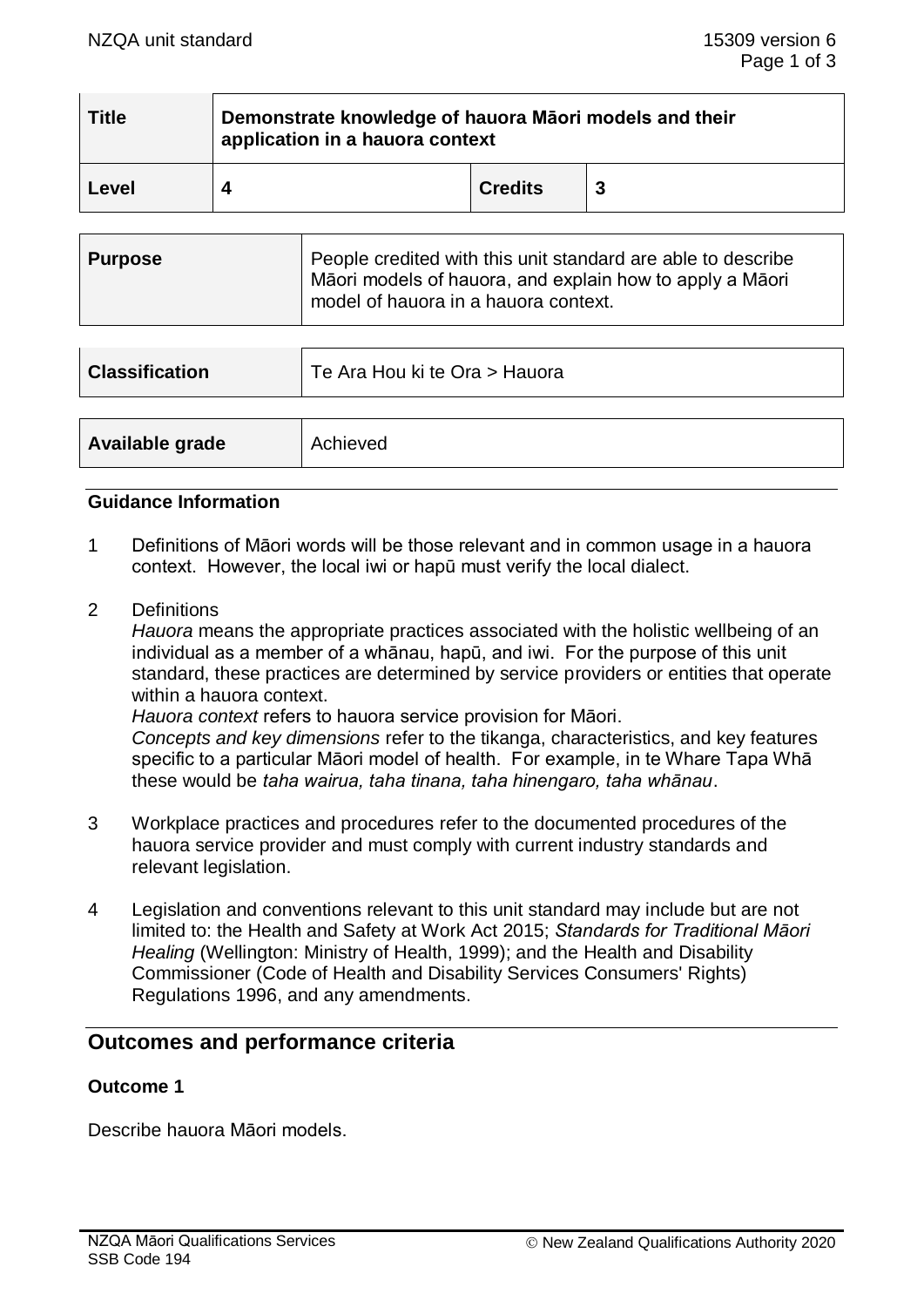Range Hauora Māori models include but are not limited to - Te Whare Tapa Whā, Te Pae Mahutonga, Te Wheke, Mauri Ora, Ngā Pou Mana; evidence of three models is required.

### **Performance criteria**

- 1.1 Hauora Māori models are described in terms of their key dimensions.
	- Range evidence of four dimensions within hauora Māori models is required.

### **Outcome 2**

Explain how a hauora Māori model would be applied in a hauora context.

Range Hauora Māori models include but are not limited to - Te Whare Tapa Whā, Te Pae Mahutonga, Te Wheke, Mauri Ora, Ngā Pou Mana; evidence of one hauora Māori model is required.

### **Performance criteria**

- 2.1 How a hauora Māori model may be applied is explained in relation to tikanga.
- 2.2 The process for developing a hauora policy based on a hauora Māori model is explained in relation to tikanga.
- 2.3 Training required to implement a hauora Māori model is explained in terms of training requirements for staff in relation to tikanga.
- **Planned review date**  $\vert$  31 December 2022

### **Status information and last date for assessment for superseded versions**

| <b>Process</b>           | <b>Version</b> | <b>Date</b>       | <b>Last Date for Assessment</b> |
|--------------------------|----------------|-------------------|---------------------------------|
| Registration             |                | 23 October 1998   | 31 December 2012                |
| <b>Review</b>            | 2              | 18 December 2002  | 31 December 2012                |
| <b>Review</b>            | 3              | 20 August 2010    | 31 December 2017                |
| <b>Review</b>            | 4              | 10 December 2015  | 31 December 2021                |
| <b>Revision</b>          | 5              | 28 September 2017 | N/A                             |
| Rollover and<br>Revision | 6              | 23 April 2020     | N/A                             |

## **Consent and Moderation Requirements (CMR) reference** | 0165

This CMR can be accessed at [http://www.nzqa.govt.nz/framework/search/index.do.](http://www.nzqa.govt.nz/framework/search/index.do)